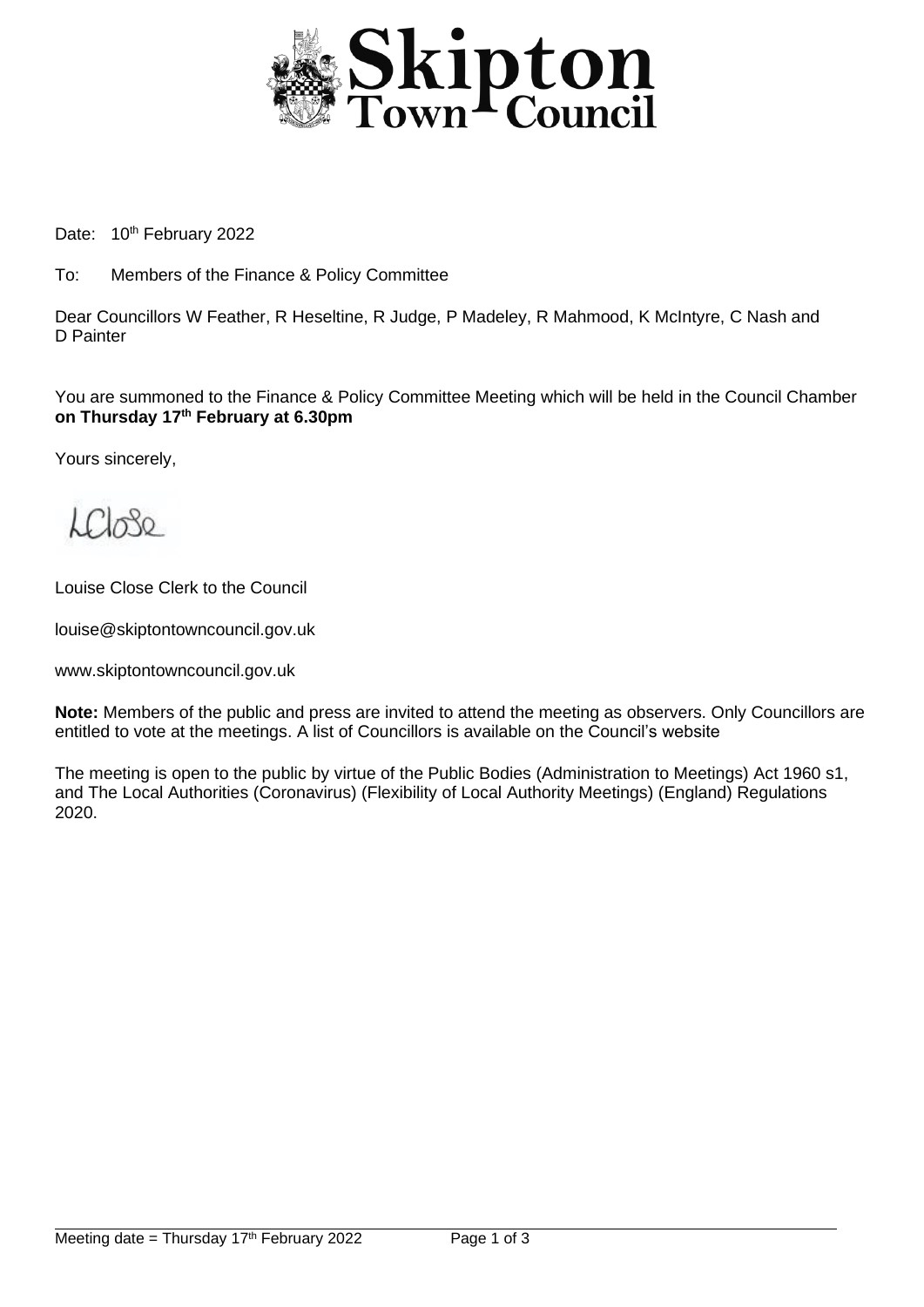# **SKIPTON TOWN COUNCIL 17 th February 2022 6.30pm**

## **A copy of the agenda is available in larger print upon request.**

# **A G E N D A**

#### **1. Chairman's Remarks**

#### **2. Apologies for Absence**

To accept the reason(s) for the absence of any Members from the meeting.

#### **3. Disclosures of Interest**

To receive any disclosable pecuniary interests from members on matters to be considered at the meeting. The disclosure should include the nature of the interest and be registered with the monitoring officer within 28 days. Members are to ensure that their Register of Interests form is kept up to date with the CDC Monitoring Officer.

#### **4. Dispensations**

To decide upon any dispensation requests from members received by the Clerk in respect of this meeting.

#### **5. Representations from public**

RESOLUTION to adjourn the meeting in order to allow members of the public to make representations, answer questions and give evidence in respect of the business on the agenda. Each member of the public is entitled to speak for 3 minutes.

• Questions / observations from members of the public

#### **6. Minutes of the Previous Meeting**

To approve the minutes of the Finance & Policy Committee 14<sup>th</sup> October 2021.

#### **7. Matters arising**

Report and receive information arising from the minutes of items not on the agenda

#### **8. Budget**

To receive and note the budget report to date

#### **9. Retrieval of data**

Councillor Madeley has requested an agenda item to discuss making a request to Ilkley IT for all data that has been deleted to be retrieved

\_\_\_\_\_\_\_\_\_\_\_\_\_\_\_\_\_\_\_\_\_\_\_\_\_\_\_\_\_\_\_\_\_\_\_\_\_\_\_\_\_\_\_\_\_\_\_\_\_\_\_\_\_\_\_\_\_\_\_\_ \_\_\_\_\_\_\_\_\_\_

#### **10. Contractors**

To discuss how the council appoint contractors – request from Councillor Feather